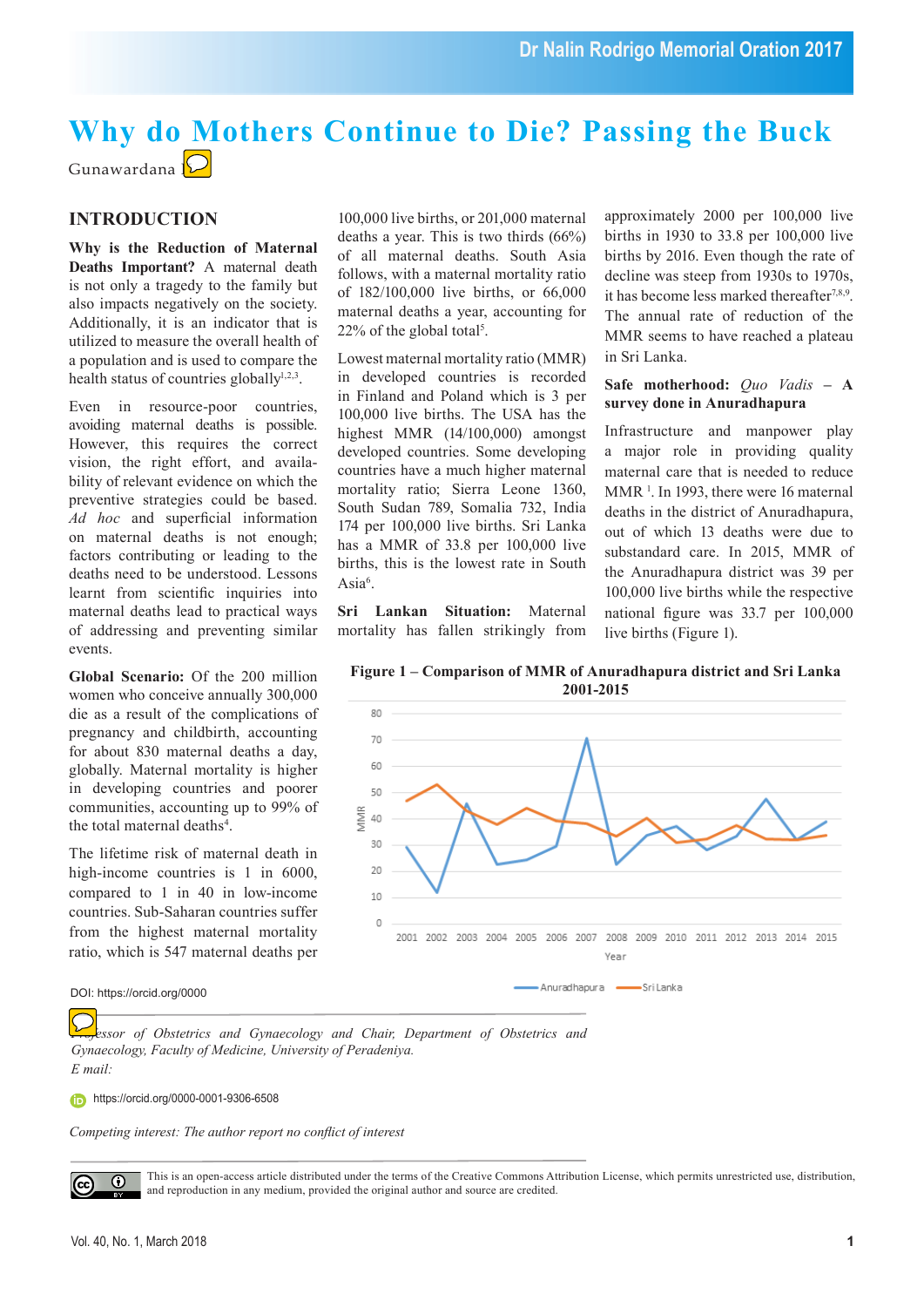A survey to assess the infrastructure and manpower needs for an optimal maternal care was carried out in all hospitals under the purview of the Regional Director of Health Services (RDHS), Anuradhapura in 1994. This was conducted using an intervieweradministered questionnaire based on the WHO technical guide for essential elements of obstetric care at first referral level<sup>13</sup>. The questionnaire was administered to all health personnel at each institute.

Results revealed that only two hospitals, Padaviya and Kahatagasdegiliya fulfilled the criteria recommended by the WHO to anticipate safe deliveries. Based on the findings of this survey, a set of recommendations were developed and handed over to the local health authorities. The same survey repeated in 2017, although the number of hospitals included were 36 in 1994 there were 35 hospitals in operation in 2017.

**Infrastructure Facilities:** Water supply, electricity supply, availability of refrigerators, telephone and ambulance services were assessed in detail (Table 1). In assessing the availability of water, we assessed if pipe borne water was available and if stock tanks were available. In 1994 water supply was the main deficiency in 21 hospitals (58%). The standards of power supply such as availability of back up modes like generators were not satisfactory in 6 (17%) of the hospitals in 2017.

The accommodation provided to different categories of staff was not uniform. There was a lack of separate housing for nurses and midwives, both in 1994 and 2017. However, there were adequate accommodation facilities for doctors. While there was an overall improvement in the facilities between the two survey years, deficiencies existed in relation to the quality of availability. For example, despite the availability, the service readiness of the ambulances was questionable.

**Human Resources:** In 1994 there were 160 doctors including RMO's, 168 nurses and 93 midwives to serve the population (Table 2). In contrast, in 2017 there were 165 doctors including 12 RMO's, 392 nurses and 84 midwives. Midwifery carders were not satisfactorily filled in both years (72% in 1994 and 51% in 2017).

Even though the numbers of nurses were in excess of the allocated cadre, distribution was not uniform. There were no nursing officers available in divisional hospitals Ranorawa, Pairimaduwa and Kapugollewa in 2017. The poorly resourced hospitals in terms of manpower were the rural hospitals that serve as the first contact health care institutes for patients presenting with emergencies. In addition, health care providers lacked skills and knowledge to perform resuscitation procedures and instead, resorted to primitive and traditional techniques. With regard to obstetric exposure of medical officers (as an intern, RHO or SHO), there was no apparent improvement in 2017 (27 hospitals) when compared to 1994 (24 hospitals). However, there was a substantial improvement in performing manual removal of retained placenta and in-ward investigation of urine for protein and reducing substances.

**Instruments and Drugs:** There was an improvement in terms of emergency care and availability of necessary instruments (Table 3). In comparison to 1994, there was an improvement in the availability of emergency trays, oxygen supply, suction apparatuses, and neonatal resuscitation facilities in 2017. However, in 2017, resuscitation and assisted deliveries could not be performed in one hospital (Divisional hospital, Ranorawa) due to the lack of oxygen masks and suction apparatuses.

### **Table 1 – Availability of infrastructure**

|                        | $1994$ (36 Hospitals)   |                                | $2017(35$ Hospitals)    |                                |  |
|------------------------|-------------------------|--------------------------------|-------------------------|--------------------------------|--|
|                        | Nominal<br>availability | Out of order $/$<br>Inadequate | Nominal<br>availability | Out of order $/$<br>Inadequate |  |
|                        |                         | supply                         |                         | supply                         |  |
| <b>Infrastructures</b> | N(%                     | N(%                            | N(%                     | N(%                            |  |
| Power supply           | $34(94\%)$              | $00\,$                         | 35 (100%)               | 06(17%)                        |  |
| Water supply           | $36(100\%)$             | 21(58%)                        | 35 (100%)               | 08 (23%)                       |  |
| Ambulance              | 24 (78%)                | 04 $(11\%)$                    | 35 (100%)               | $00\,$                         |  |
| Refrigerator           | 24 (75%)                | 03(8%)                         | 34 (97%)                | $03(9\%)$                      |  |
| Telephone              | 22(67%)                 | 02(5%)                         | 32 (91%)                | 09(26%)                        |  |
| Accommodation          | Available               | Not available                  | Available               | Not available                  |  |
|                        | $N(\%)$                 | $N(\%)$                        | $N(\%)$                 | $N(\%)$                        |  |
| OIC (MOIC)             | $36(100\%)$             | 0 <sub>0</sub>                 | 35 $(100\%)$            | $00\,$                         |  |
| <b>Nurses</b>          | 10(28%)                 | $26\,(%)$                      | 20(57%)                 | 15(%)                          |  |
| Midwives               | 20(56%)                 | 16(%)                          | 22(63%)                 | 13 $(%)$                       |  |

**Table 2 – Availability of human resources**

| Resources       |                     | 1994 (36 Hospitals) |                     | $2017(35$ Hospitals) |
|-----------------|---------------------|---------------------|---------------------|----------------------|
| Human Resources | Available<br>number | Approved<br>Cadre   | Available<br>number | Approved<br>Cadre    |
|                 |                     |                     |                     |                      |
| Doctors - 1.MO  | 79 (65%)            | 121                 | 153 (72%)           | 212                  |
| $-2.RMO$        | 81 (125%)           | 55                  | 12                  | <b>NA</b>            |
| <b>Nurses</b>   | 168 (154%)          | 109                 | 392 (103%)          | 379                  |
| Midwives        | 93 (72%)            | 129                 | 84 (51%)            | 164                  |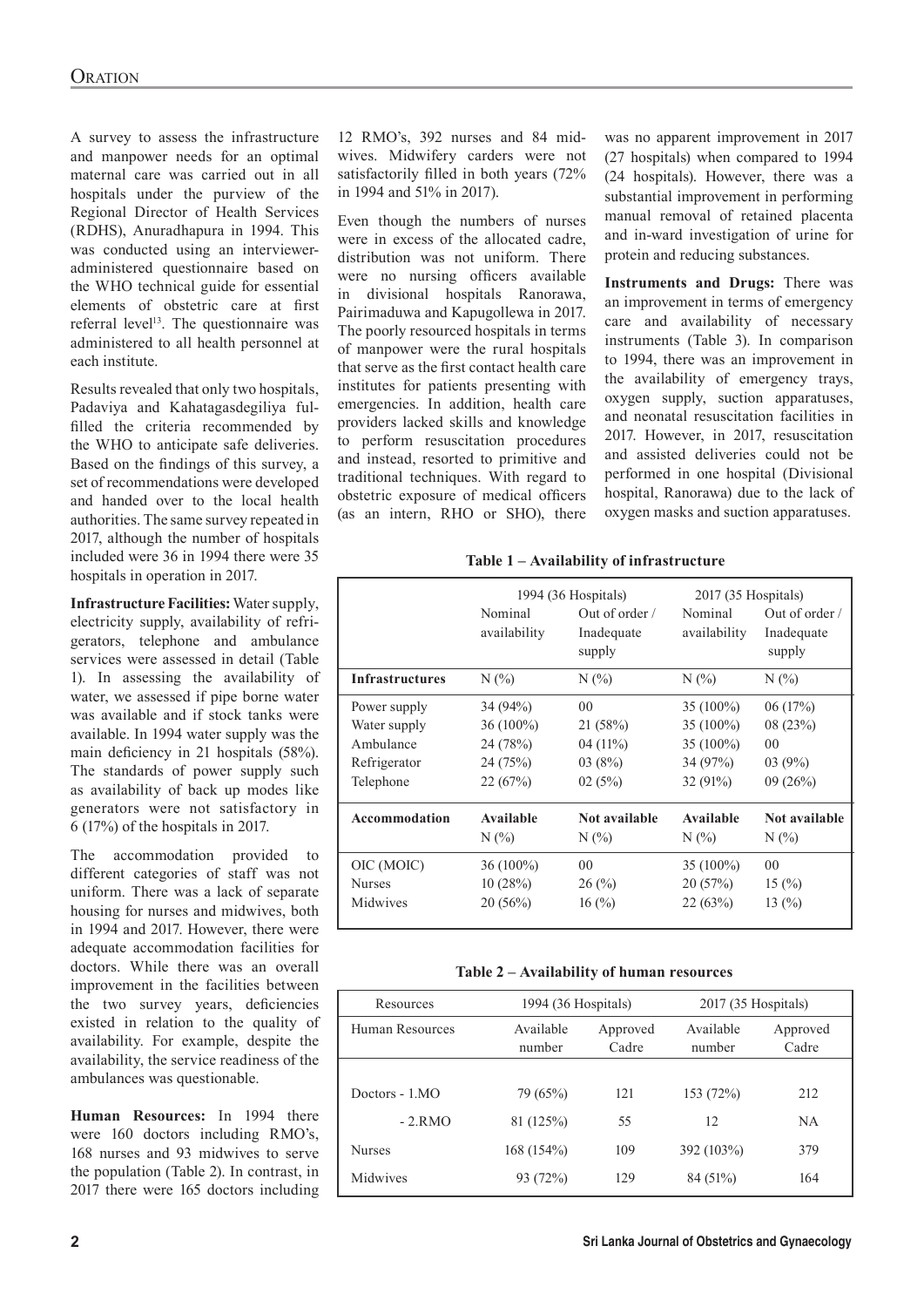In relation to sterilization facilities, only 7 out of 36 hospitals (19%) used autoclaves and small sterilizers (61%) as the main mode of sterilization in 1994. A number of hospitals did not have the facilities to perform any sterilization method. Contrary to 1994, in 2017, 31 out of 35 hospitals used autoclaves as the main method of sterilization. Sterilization charts were not available in the majority of hospitals (30/36) in 1994 whereas it was available in 32 hospitals in 2017. However, updated sterilization charts were maintained only in 29 hospitals even in 2017. There were three hospitals without the availability of gloves in 1994. The rest used reusable gloves. Two hospitals used autoclave technique for sterilization of used gloves and the remaining 31 hospitals reused gloves after washing with Savlon. But in 2017 all hospitals had disposable gloves.

Partograms was not available in 1994 whereas it was available in 29 hospitals in 2017. But only 23 hospitals maintained partograms regularly.

A direct observation of the hospital facilities and discussions with the health care personnel revealed that most divisional hospitals were not geared to provide maternal and newborn care. Although basic antibiotics were available, broad-spectrum antibiotics were not available in divisional hospitals. The availability of IV hydralazine, pethidine, magnesium sulphate and colloids were not satisfactory in both years (Table 4). At the time of the survey IV hydralazine, which is commonly used in hypertensive emergencies, was not available in 34 and 29 hospitals respectively in 1994 and 2017. Pain relief in labour was not practiced in both years. Availability of IV diazepam, IV adrenaline, IV drip sets, saline, lignocaine, 5% dextrose, IV antibiotics and disposable syringes were sufficient in 2017 when compared to 1994.

1994. Ergometrine was used predominately as an oxytocic agent to manage the third stage of labour and it was available in 90% of the hospitals whereas in 2017 oxytocin was used as the principal uterotonic agent and it

was available in 89% of the hospitals. Intra muscular diazepam (availability – 94%) was the drug of choice in the management of eclampsia in 1994 whereas it has been replaced by intra venous diazepam (availability – 90%) in 2017.

The second survey after two decades revealed only three hospitals (Thambuththegama, Kahatagasdigiliya and Padaviya) fulfilled criteria for anticipating safe deliveries (More than 50% of the recommended facilities by the WHO)<sup>13</sup>. After two decades only Base Hospital Thambuththegama has been upgraded with the above recommended facilities. Even in 2017, divisional hospitals Kattiyawa, Kallanchiya, Ranorawa, Kapugollewa and Negampaha had less than 25% of the recommended facilities for the safe deliveries.

| Resources                    | 1994 (36 Hospitals) | 2017 (35 Hospitals) |  |  |
|------------------------------|---------------------|---------------------|--|--|
| Instruments                  | Availability        | Availability        |  |  |
|                              | $N(\%)$             | N(%)                |  |  |
| 1-Light sources              | 15(41%)             | 30 (83.3%)          |  |  |
| (spot lights for examination |                     |                     |  |  |
| and labour rooms)            |                     |                     |  |  |
| 2-Emergency trays            | 2(6%)               | 35 (100%)           |  |  |
| 3-Oxygen cylinders           | 8(22%)              | 34 (97.2%)          |  |  |
| 4-Suction apparatuses        | 19(52%)             | 34 (97.2%)          |  |  |
| 5-Cut down sets              | 2(6%)               | 6(16.7%)            |  |  |
| 6-I.V. Cannulas              | 2(22%)              | 35 (100%)           |  |  |
| 7-B.P. Apparatuses           | 25(69%)             | 35 (100%)           |  |  |
| 8-Neonatal Resuscitators     | $12(30\%)$          | 32 (91.7%)          |  |  |
| 9-Delivery sets              |                     |                     |  |  |
| Availability                 | 23 (63%)            | 35 (100%)           |  |  |
| Complete                     | NA.                 | 28                  |  |  |
| Incomplete                   | NA.                 | 6                   |  |  |
| Inadequate                   | NA.                 |                     |  |  |

### **Table 3 – Availability of Essential instruments**

#### **Table 4 – Availability of drugs**

| Resources             | $1994$ (36 Hospitals) | 2017 (35 Hospitals)   |  |  |
|-----------------------|-----------------------|-----------------------|--|--|
| Drugs                 | Availability          | Availability          |  |  |
|                       | (Number of hospitals) | (Number of hospitals) |  |  |
| Ergometrine           | $32(90\%)$            | 24(69%)               |  |  |
| Syntocinon            | 9(36%)                | 31 $(89%)$            |  |  |
| Diazepam IV           | 33 (90%)              | 32 (91%)              |  |  |
| <b>IV</b> Adrenaline  | NA.                   | 34 (97%)              |  |  |
| IV Hydralazine        | 2(36%)                | 6(17%)                |  |  |
| IV Drip sets          | 33 (90%)              | 35 (100%)             |  |  |
| Saline                | 30(85%)               | 35 (100%)             |  |  |
| Pethidine             | 6(15%)                | 16(46%)               |  |  |
| Lignocaine            | 12(33%)               | 35 (100%)             |  |  |
| Colloids              | NA.                   | 9(26%)                |  |  |
| 5% Dextrose           | 25(66%)               | 35 (100%)             |  |  |
| <b>IV</b> Antibiotics | 7(15%)                | 32 (91%)              |  |  |
| Disposable Syringes   | 8(16%)                | 35 (100%)             |  |  |
| Magnesium Vials       | NA                    | 5(14%)                |  |  |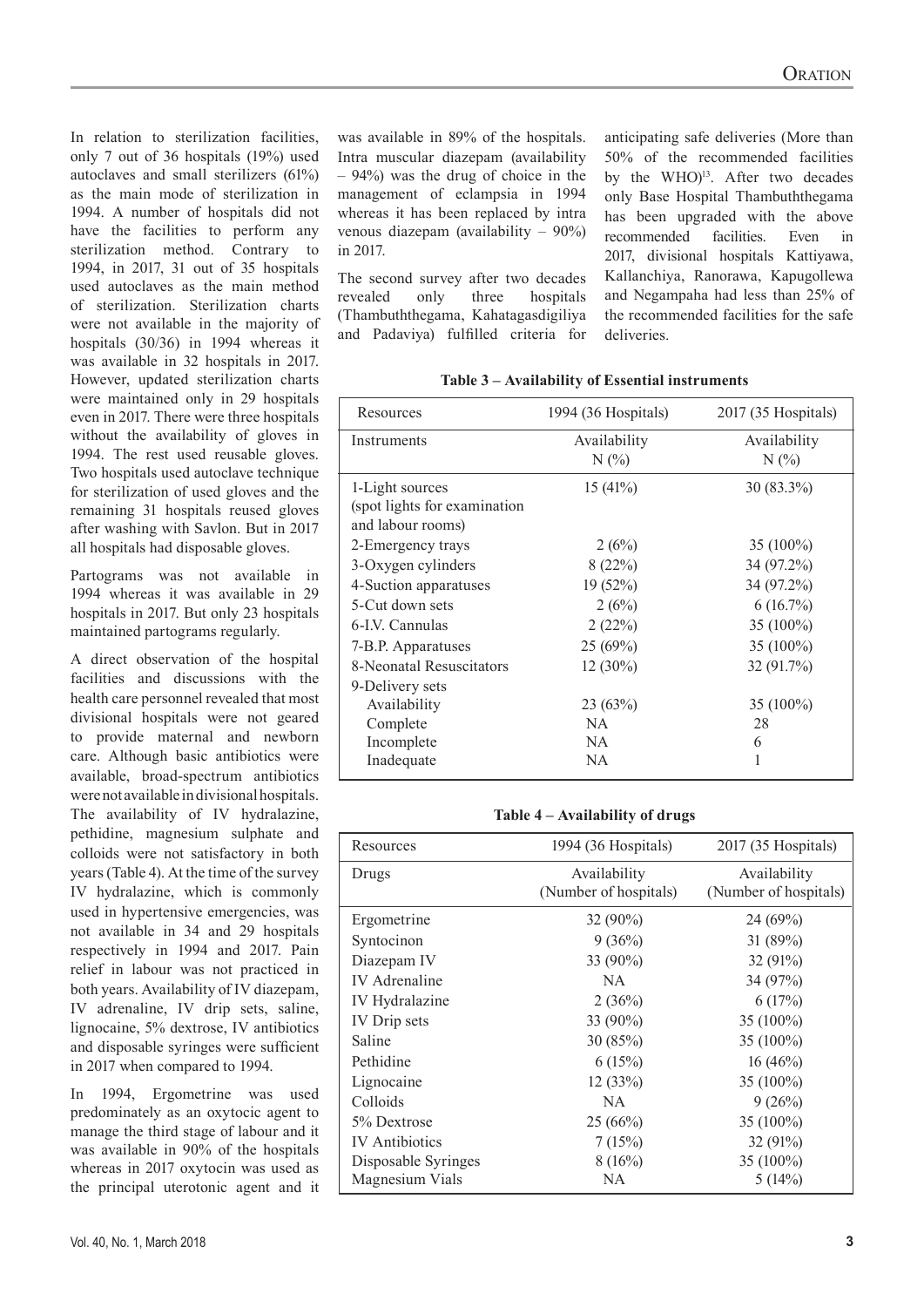## **Long Drawn Complacency about Our Success Story**

The relatively low MMR rate in Sri Lanka has led to a long drawn complacency and inaction. The MMR of Sri Lanka<sup>14</sup> is the lowest in South Asia. However, by 2015 all other South Asian countries have shown marked declines in the MMR and Maldives may become the country with the lowest MMR in South Asia sooner than later (Figure 2).

## **Challenges in Leadership/ Good Governance and Accountability**

Better leadership and management with accountability, to provide direction to and gain commitment from partners and staff is needed to make the necessary system changes to achieve a further reduction in MMR. Efficient, creative and responsible deployment of people and resources through improved administration would result in better health services<sup>15,16</sup>.

Latest national maternal mortality review shows that 78% of the deaths have taken place in the hospitals and 59% were preventable. The factors that contribute to sub-standard care leading to such deaths include resource constraints, inadequate staffing and administrative failures. Establishing a system of accountability would enable the health care sector to minimise substandard care. Accountability should be applicable at every level of the hierarchy with necessary actions taken equally against all found to be negligent.

Out of the three types of accountability, financial, performance and political/ democratic, performance accountability is most important to minimize substandard care. Lack of performance accountability leads to covering up of erroneous commissions and omissions than rectifying them. Fact finding confidential inquiries into all maternal deaths with indemnity cover for healthcare workers so that corrective measures can be planned on correct information for the future are essential if accountability is to be established.



## **Figure 2 – Trends in MMR of Asian countries (Source: 1990 to 2013 – WHO, UNICEF, UNFPA, and the World Bank estimates, 2014)**

## **Specific Interventions in the Health Sector**

Nepal's progress on maternal mortality has been hailed as a global success story and targeted interventions to the health sector are believed to have contributed to this immenselv<sup>15</sup>.

Currently in Sri Lanka, the leading causes of maternal deaths are heart disease, respiratory diseases and obstetric haemorrhage. Strengthening the school medical inspections (SMIs) island wide to identify at risk individuals could contribute immensely to reduce such maternal deaths due to heart diseases. A system where those detected to have certain conditions at the SMI are followed up via a register that translates in the eligible couples register via the PHIs, PHMs and MOHs would serve this purpose. Defaulter identification and a second screening programme for those in child bearing age with the help of relevant specialists would further strengthen this.

Special attention should be given to women with pregnancies complicated by medical conditions, during antenatal period with the involvement of a multidisciplinary team (MDT). This needs to include both the public health sector and the curative sector staff working together both during the antenatal and the postnatal periods to cover needs including family planning. Availability of dedicated obstetrics intensive care units and high dependency units are also a must for successful management of such patients. Introduction of 'Red Flag" to identify all unwell pregnant mothers, similar to the programme by the Royal College of Obstetricians and Gynaecologists (RCOG) could be implemented in Sri Lanka as well<sup>18</sup>. Proper investigations of all cases of severe acute maternal morbidity should be done to learn lessons for future management.

Twenty-four hour obstetric, anaesthetic and blood bank cover should be available with specialists where possible. Dedicated obstetrics theatre facilities need to be made available. It is high time to establish super centers in each province. Minimum standards of infrastructure and other facilities should be ensured before making a hospital available for specialist care.

The mere availability of services would be of no use if the target population is unable to gain access, are unaware of the services or if healthcare workers cannot reach their population. Providing scooters to primary health care workers, readily available trishaws that can navigate difficult terrain and improved road networks and the introduction of "Red Book" by the FHB have been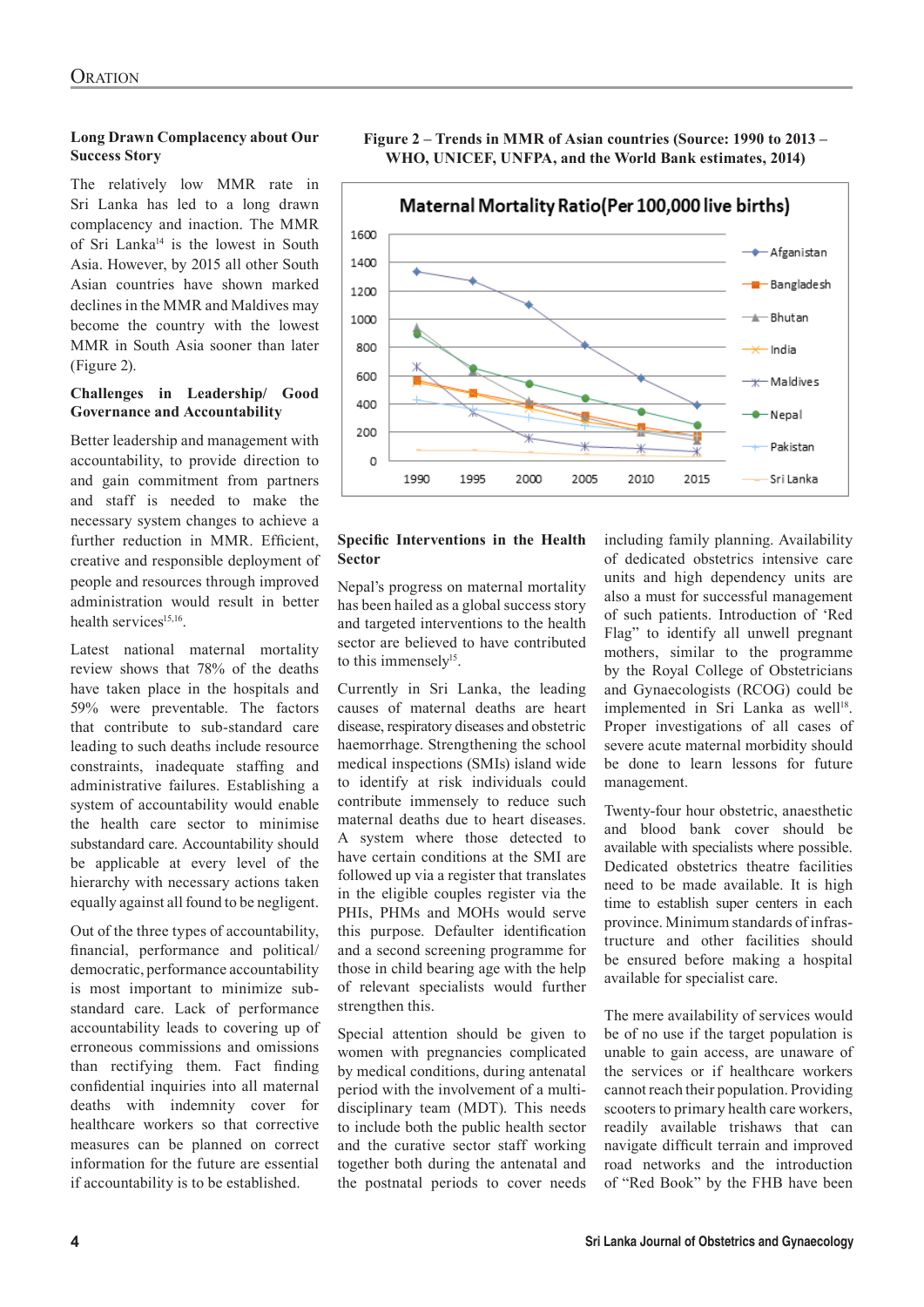some of the major positive interventions in the recent past.

### **Challenges in Service Delivery**

A universally accessible, free and an equitable health care system that functions on the said principles would provide means to address the stagnant MMR. Equity of access to service delivery is one of the system's strengths and has been achieved via several mechanisms<sup>16</sup>. However, our survey and the national survey on emergency neonatal and obstetric care (EmNOC) done in 201219 identified several weaknesses in the system. The outof-pocket expenditure on health care was as high as 42.09% of total health expenditure in 2014<sup>3</sup>. Provisions should be available to improve the universal coverage in areas with extreme poverty and difficult terrain. For example, in the estate sector, there should be transport facilities with ability to navigate the terrain, health care workers who could communicate with the native language, and qualified medical officers residing within the locality.

The major contributor to maternal deaths is the delay in treatment seeking (61% – delay 1). Delay in reaching  $(5\% -$  delay 2) contributes the least. In this regard, the road network and readily available trishaws were major contributing factors in Sri Lanka. There are institutions still functioning without trained medical officers in blood banks, and many institutes still have only a single obstetrician. Although 93.1% of deliveries take place in institutions with EmNOC facilities, some institutes do not have the recommended facilities. In spite of national EmNOC survey recommendation to establish 24×7 services in all institutions manned by a specialist, still authorities have failed to implement it fully. This is partly responsible for the delay in treating (30% - delay 3).

Our survey and the national EmNOC survey clearly showed substandard infrastructure facilities in many institutions. Basic requirements such as electricity, safe water and transport facilities need to be available in all institutes. Obstetric ICUs and HDUs should be accessible. Measures should be taken to ensure that investigations could be done 24×7 without financially burdening the patient.

According to MMR survey 2015, unmet need for contraception accounted for nearly 23% of maternal deaths. Prevention of septic abortions is desirable and post abortal care should be strengthened. Avoidance of unwanted pregnancies and birth spacing by using modern family planning methods need to be promoted. The contraceptive prevalence rate (CPR) in 2007 was 68.4% in Sri Lanka, 84% in UK, 76% in US and 54.8% in India3 . Despite the long-term efforts taken by the family planning services in Sri Lanka, there still appears to be a challenge to achieve the desirable CPR.

Many women avoid contraception for the fear of their partners' violent<sup>20,21</sup>. Societal and religious influences may also contribute to the lower rate of contraceptive acceptability. Contraceptive use among the vulnerable groups should be promoted. The availability and accessibility should be improved. It is important to establish distribution methods such as condom vending machines. The establishment of 0800-1600-hour family planning services via a dedicated clinic in all hospitals providing maternity services has been recommended, it is still not a reality. All contraceptive service providers should have updated knowledge, skills and attitudes to provide services. In addition, the public should be educated regarding the easily accessible sources of knowledge on this issue. Their fears and myths regarding contraception should be dispelled. A strong recommendation was made to the Ministry of Education and to the Ministry of Health by the SLCOG, to reconsider the establishment of an appropriate reproductive health module for school children as a measure to avoid unwanted pregnancies and consequently unsafe abortions.

Maternal mortality implies failure to guarantee women's rights. Gender equality has an important role to play in preventing maternal mortality. Around the world, one woman in every four is subjected to intimate partner violence<sup>22,23</sup>. The violence may affect pregnancy outcome by increasing women's likelihood of engaging in harmful health behaviors such as smoking, alcohol/drug abuse and suicide. Therefore, it is necessary to identify gender based violence (GBV) as an important issue that has to be addressed very aggressively. Even though the College of Obstetricians has proposed to establish a Women Protection Authority to support the victims of GBV, the authorities have failed to do so and victims continue to suffer. As an alternative, there are 56 dedicated service centers established by the Ministry of Health. However, it is not sufficient to meet the demand.

## **Challenges in Health Workforce**

Pregnancy out-come depends on the availability of a sufficient number of trained personnel who are competent, productive, responsible, courteous, kind, and responsive to the patients and to their families' needs.

There is gross maldistribution of all grades of health care staff in different institutes in relation to the workload as evident from the national EmNOC survey (Table 5). The maldistribution of staff is one of the major contributory factors in the 3rd delay. Maldistribution is largely due to political and trade union influences on the health authorities. Trade unions and politicians should be made aware of the consequences of their actions and they should be requested to keep away from influencing transfer procedures.

Evidence shows that prior training in obstetrics and regular in-service training of medical officers improve quality of care<sup>24</sup>. At national level 65% of the Medical Officers, which include MOs and SHOs working in the maternity wards, have done an internship in Obstetrics.

Post-partum hemorrhage (PPH) continues to play a major role in maternal deaths in Sri Lanka, hence it is important to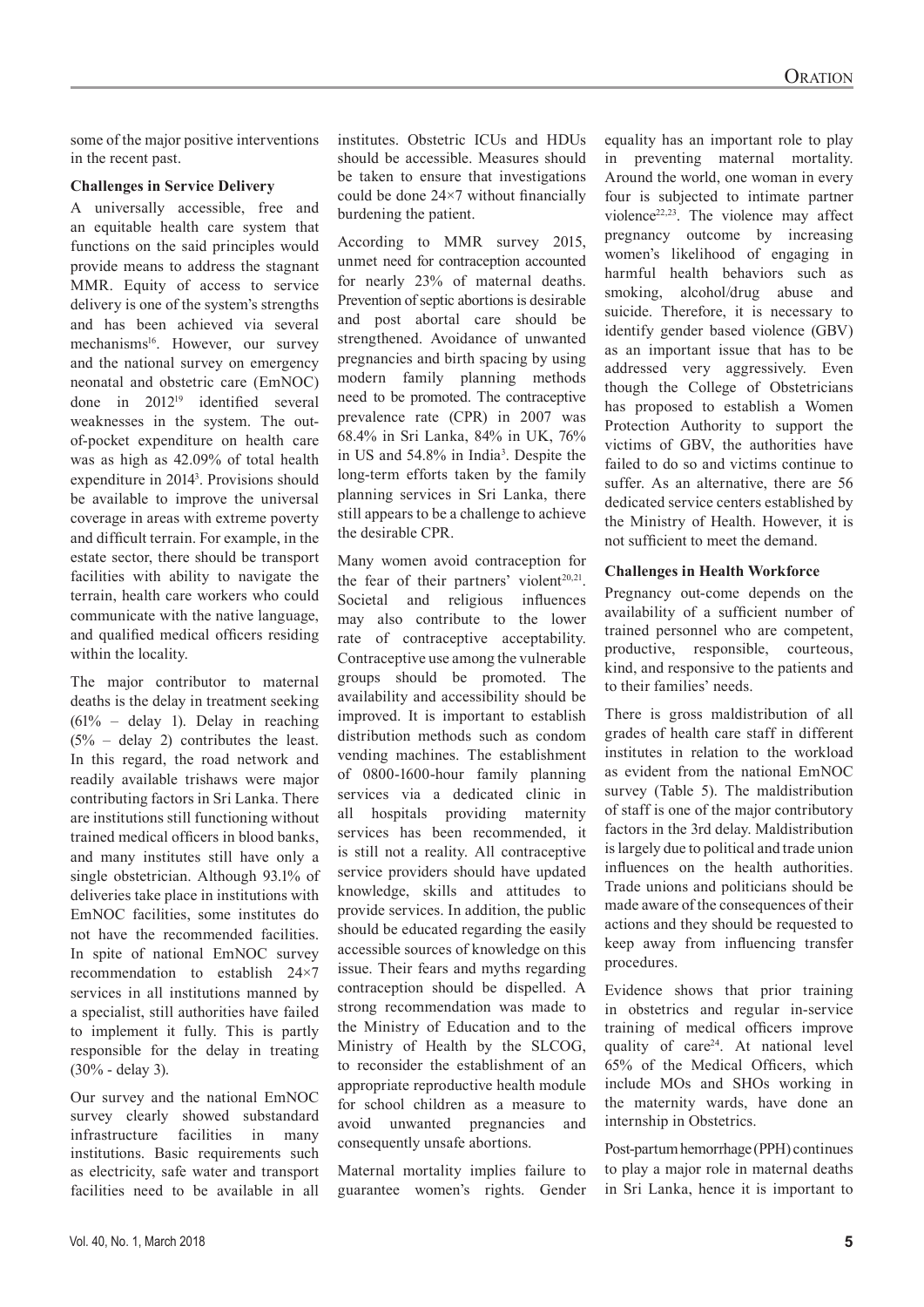| Province/<br>District | No. of<br>deliveries<br>in     | Specialist obstetricians              |                                              | SHO/Obstetric                            |                                          | Midwifery staff*<br>(midwifery qualified<br>nurses and midwives) |                                              |
|-----------------------|--------------------------------|---------------------------------------|----------------------------------------------|------------------------------------------|------------------------------------------|------------------------------------------------------------------|----------------------------------------------|
|                       | specialist<br>units in<br>2011 | No. of<br>specialist<br>obstetricians | Average<br>no. of<br>deliveries<br>per month | No. of<br>SHO/<br>Obstetric<br>per month | Average<br>no. of<br>deliveries<br>staff | No. of<br>midwifery<br>qualified                                 | Average<br>no. of<br>deliveries<br>per month |
| Western               | 84840                          | 39                                    | 181                                          | 141                                      | 50                                       | 666                                                              | 11                                           |
| Colombo               | 44513                          | 21                                    | 177                                          | 88                                       | 42                                       | 437                                                              | $\,$ 8 $\,$                                  |
| Gampaha               | 23920                          | 12                                    | 166                                          | 35                                       | 57                                       | 155                                                              | 13                                           |
| Kaluthara             | 16407                          | 6                                     | 228                                          | 18                                       | 76                                       | 74                                                               | 18                                           |
| Central               | 43784                          | 20                                    | 182                                          | 53                                       | 69                                       | 407                                                              | $\boldsymbol{9}$                             |
| Kandy                 | 25427                          | 13                                    | 163                                          | 32                                       | 66                                       | 253                                                              | $8\,$                                        |
| Matale                | 9979                           | $\mathfrak{Z}$                        | 277                                          | 10                                       | 83                                       | 103                                                              | 8                                            |
| Nuwaraeliya           | 8378                           | 4                                     | 175                                          | 11                                       | 63                                       | 51                                                               | 14                                           |
| <b>Southern</b>       | 38519                          | 14                                    | 229                                          | 45                                       | 71                                       | 185                                                              | 17                                           |
| Galle                 | 18392                          | $\tau$                                | 219                                          | 22                                       | 70                                       | 104                                                              | 15                                           |
| Matara                | 11720                          | 3                                     | 326                                          | 12                                       | 81                                       | 34                                                               | 29                                           |
| Hambantota            | 8407                           | 4                                     | 175                                          | 11                                       | 64                                       | 47                                                               | 15                                           |
| <b>Nothern</b>        | 15578                          | 9                                     | 144                                          | 28                                       | 46                                       | 72                                                               | 18                                           |
| Jaffna                | 7965                           | 4                                     | 166                                          | 15                                       | 44                                       | 23                                                               | 29                                           |
| Kilinochchi           | 2213                           | 1                                     | 184                                          | $\mathfrak{Z}$                           | 61                                       | 3                                                                | 61                                           |
| Mannar                | 1155                           | 1                                     | 96                                           | 3                                        | 32                                       | 35                                                               | $\overline{3}$                               |
| Vavuniya              | 3785                           | $\overline{c}$                        | 158                                          | 6                                        | 53                                       | $\boldsymbol{7}$                                                 | 45                                           |
| Mullaitiv             | 460                            | 1                                     | 38                                           | 1                                        | 38                                       | $\overline{4}$                                                   | 10                                           |
| <b>Eastern</b>        | 29431                          | 16                                    | 153                                          | 51                                       | 48                                       | 336                                                              | $\overline{7}$                               |
| Batticaloa            | 7543                           | 4                                     | 157                                          | 15                                       | 42                                       | 124                                                              | 5                                            |
| Ampara                | 5226                           | 3                                     | 145                                          | $\,$ 8 $\,$                              | 54                                       | 33                                                               | 13                                           |
| Kalmunai              | 9147                           | $\overline{4}$                        | 191                                          | 14                                       | 54                                       | 102                                                              | 7                                            |
| Trincomalee           | 7515                           | 5                                     | 125                                          | 14                                       | 45                                       | 77                                                               | $8\,$                                        |
| North western         | 37222                          | 13                                    | 239                                          | 49                                       | 63                                       | 375                                                              | 8                                            |
| Kurunegala            | 23361                          | 8                                     | 243                                          | 36                                       | 54                                       | 103                                                              | 19                                           |
| Puttalam              | 13861                          | 5                                     | 231                                          | 13                                       | 89                                       | 272                                                              | $\overline{4}$                               |
| North central         | 19911                          | 6                                     | 277                                          | 20                                       | 83                                       | 199                                                              | 8                                            |
| Anuradhapura          | 12712                          | 3                                     | 353                                          | 11                                       | 96                                       | 148                                                              | $\tau$                                       |
| Polonnaruwa           | 7199                           | $\overline{\mathbf{3}}$               | 200                                          | 9                                        | 67                                       | 51                                                               | 12                                           |
| Uva                   | 20472                          | 6                                     | 284                                          | 19                                       | 90                                       | 150                                                              | 11                                           |
| Badulla               | 14912                          | $\overline{4}$                        | 311                                          | 14                                       | 89                                       | 110                                                              | 11                                           |
| Monaragala            | 5560                           | $\overline{2}$                        | 232                                          | 5                                        | 93                                       | 40                                                               | 12                                           |
| Sabaragamuwa          | 29754                          | 10                                    | 248                                          | 44                                       | 56                                       | 425                                                              | 6                                            |
| Rathnapura            | 19431                          | 6                                     | 270                                          | 22                                       | 74                                       | 274                                                              | 6                                            |
| Kegalle               | 10323                          | $\overline{4}$                        | 215                                          | 22                                       | 39                                       | 151                                                              | 6                                            |
| Sri Lanka             | 319511                         | 133                                   | 200                                          | 450                                      | 59                                       | 2815                                                             | $\boldsymbol{9}$                             |

## **Table 5 – Workload for deliveries of selected categories of staff by District and Province (Source: EmNOC country report 2012)**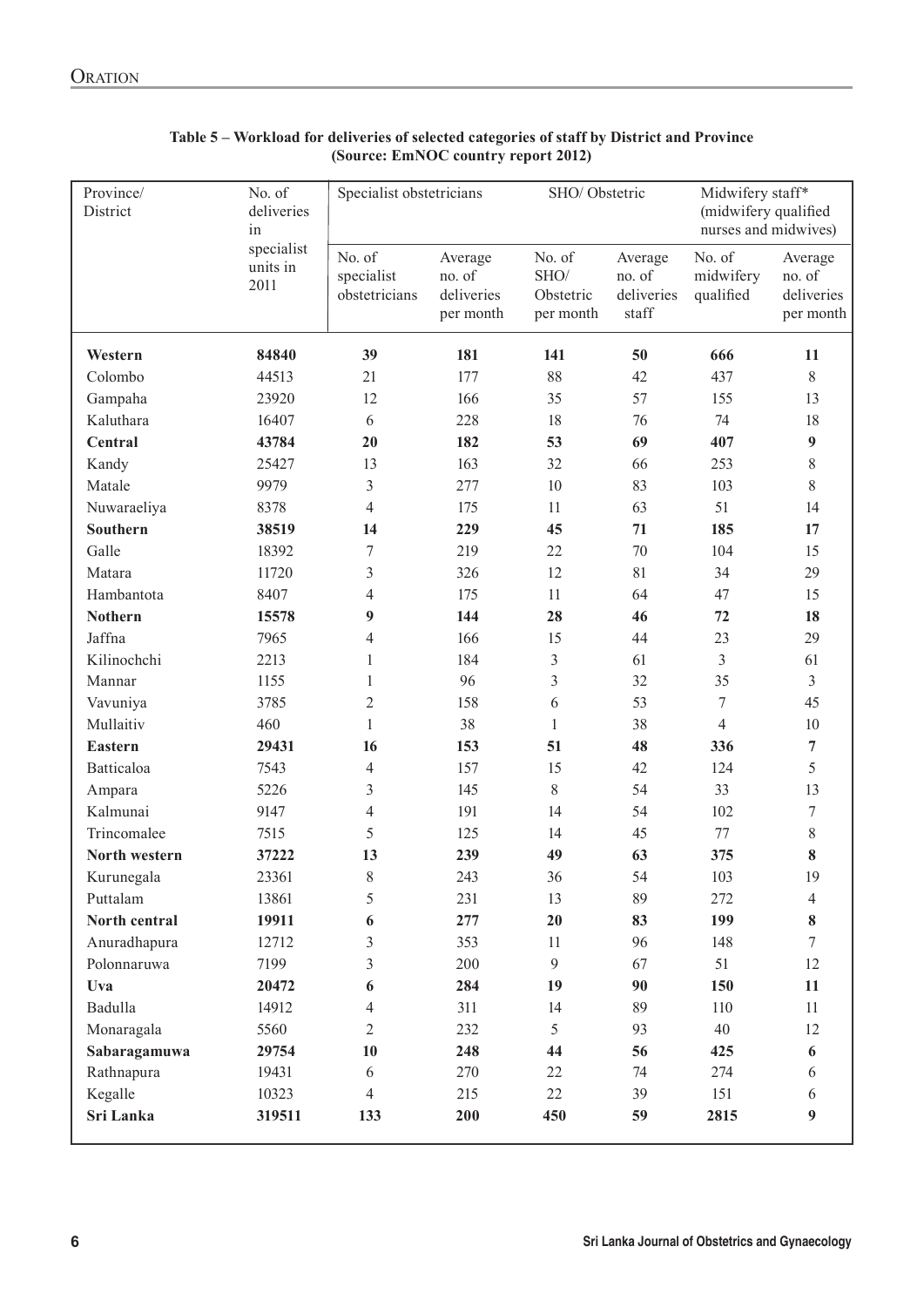provide regular in-service training and emergency management drills to all health personnel. It is evident that standard courses for training in obstetric emergencies will become mandatory in many training programmes for junior residents and midwives. A standard accepted format of continuing medical education and training for specialists is also a timely need<sup>25</sup>. Safe motherhood programmes which were self-funded and organized by the SLCOG got the minimum support from the health authorities. Sadly, at times the participation of medical officers was also extremely unsatisfactory. However, the participation of nursing officers and midwives was good<sup>19</sup>. Unless a procedure to re-validate the medical council registration, which requires updating knowledge, skills and attitudes, is implemented, it would be difficult to ensure continuous professional development.

It has been observed in many occasions that either senior house officer or the junior most registrar has been assigned to carry out various types of highly complicated caesarean sections which have ended as disasters. It was found that in 26% direct obstetrics mortalities and in 38% indirect obstetrics mortalities the caesarean section has been done by the  $SHO<sup>19</sup>$ . In 2013, number of deaths following caesarean sections was 50 and of them,  $15$  were done by  $SHOs<sup>26</sup>$ . Increasing the cadre of the senior medical officers and specialists has to be done based on the intended quality improvement rather than the quantity that can be cleared by an individual.

The lack of adherence to the established guidelines as well as delays in transferring patients to tertiary care centers are some of the unaddressed reasons behind most of these maternal deaths. Even though updated guidelines are made available by the RCOG or the SLCOG, the acceptance and practice rates are seemingly poor.

In-service training of nursing officers is poor in many districts. In the Western and Sabaragamuwa provinces none of the training programmes could achieve sufficient coverage of training<sup>19</sup>. The training in labour room management

has the highest coverage nationally. It is seen that most of the in-service training programmes conducted island wide have not covered adequate numbers of midwives<sup>19</sup>. An island wide shortage of midwives is evidenced by statistics from the FHB. Though they have advertised for 5000 new vacancies, they have received only  $2700$  applications<sup>14</sup>. In order to avoid the acute shortage of midwives they should be recruited from their residential areas. In addition, the minimum recruitment criteria should be relaxed but the training strengthened. To further improve the quality of midwives in the curative sector, they should be given an opportunity to obtain a bachelor's degree in midwifery like in some other countries $27$ .

### **Health Information System**

Discrepancies exist in health related data. For example, the MMR reported by the Registrar General's Department differs from the figure published by the Family Health Bureau. As our actions would be based on these figures, a proper health information system is essential to provide quality maternity care services<sup>28</sup>. A well-planned health information system ensures reliable and readily available health information for future planning. A proper health information system provides information on health determinants, performance, and health status. Lack of correct information on above three domains is a major obstacle in planning strategies for further reduction of maternal deaths in our country.

Record keeping by all levels of health care workers is extremely unsatisfactory. Many records are not only incomplete but also inaccurate and illegible. It is the responsibility of the Ministry of Health to establish a proper health information system soon. This will not only improve the quality of services but also the efficiency of the service providers.

#### **Medical Products, Vaccines and Technologies**

Drugs, vaccines, and medical supplies should be available in adequate quantities and of assured quality to provide optimum care. Shortage of drugs, vaccines, and medical supplies for maternal health is a challenge faced in many hospitals in Sri Lanka<sup>19</sup>. To ensure supplies are made available in a timely manner at any given hospital, a properly functioning island wide supply system should be established. All emergency obstetric drugs should be made available in any institute with trained staff, so that a rescue dose can be given till the patient is transferred.

Pregnant women are more susceptible for certain vaccine preventable infectious diseases. Sri Lanka now has a clearly demonstrable flu season. Influenza vaccination is part of maternal care in many countries. Introduction of influenza vaccination to pregnant women is a timely need. Further, antiviral drugs like oseltamivir should be available in hospitals.

Shortage of echocardiogram machines, multi functioning monitors, infusion pumps, ultrasound machines and operating theatre equipment etc. contributes to maternal morbidity and mortality. It is important that administrators understand that this equipment are part of routine obstetric care in current practice.

## **Challenges in the Financial Sector**

Although labeled as a free health care system; Sri Lanka has a very high outof-pocket expenditure rate for health care. In 2014, 56% of the total health expenditure of Sri Lanka was from the government while 44% was from the private sector. Out of the private expenditure on health, 96% was out-ofpocket expenditure<sup>29</sup>.

At present what is required is a rational and a sustainable financial plan that prioritizes areas like maternal and child health. Ideally, health policy should be independent of political agenda. Information on expenditure should be available to all stakeholders so that improvements could be made based on expert opinion.

In 2013 total health expenditure in Sri Lanka was 3.3% of the GDP, which amounted to Rs. 285 billion, and Rs. 13,841 per person (USD 107 per person). When compared to high income, upper middle income, low middle income and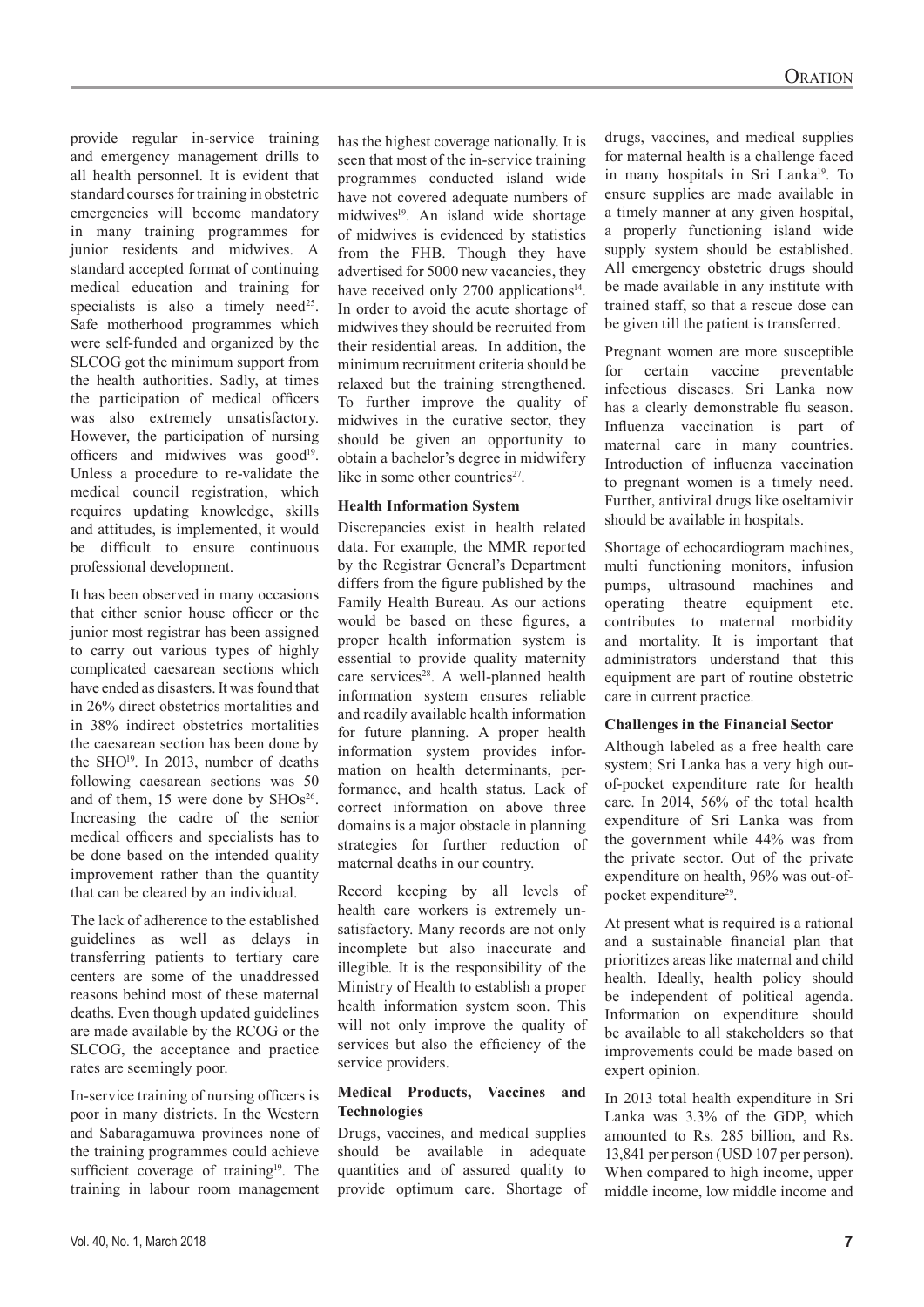low-income countries, Sri Lanka shows the lowest in total health expenditure and has achieved relatively low MMR in South-East Asia30. This is due to the fact that Sri Lanka has adopted a pro-poor health policy $31$ . However, the out-of-pocket expenditure in health care is high in Sri Lanka as mentioned previously<sup>29</sup>. This demonstrates partial failure of the "free" health care system of the country. Health Master Plan  $(2006 - 17)$  pointed out that total health expenditure should increase when life expectancy at birth increases. Accordingly, it should be at least 5.8% of the GDP. In 2012 it was 3.1% when the global average stood at 8.6%. No programme can be sustained unless there is adequate financial support.

### **Mass Media – A Hidden Treasure**

Globally, mass media campaigns are used for health promotion. Interventions through mass media produce positive changes by inculcating positive health behavior among individuals<sup>32</sup>.

Most maternal deaths are due to delay in seeking medical care. Hence health education programmes should be established to educate pregnant women, their spouses, and families on danger signs, which should prompt them to seek emergency medical care. As television is popular and mobile phone usage is high, it is recommended to deliver important health messages via these media. These messages should be palatable to less educated population as well.

Social media use is exceedingly common not only among the urban but also the rural community in Sri Lanka. Social media platforms could be effectively used for health promotion. Designated forums and websites could also be established for disseminating information to the public.

At present there is a system to communicate with field midwife through mobile phones. The relevant authorities have to further strengthen the system to educate women during their antenatal visits regarding communication with PHM. Further, midwives could be empowered to inform the relevant hospital to make necessary arrangement for emergency transportation.

Health promotional activities at antenatal clinics are a suitable method to disseminate knowledge to the public. As a proportion of pregnant women patronize the private sector it is important to involve the private sector in developing and disseminating health promotional material.

### **Poverty Alleviation**

Poor women in remote areas are least likely to receive adequate health care. This is especially true for regions with low numbers of skilled health workers. Sri Lanka's current poverty line is moderate by regional standards, but below what one might expect from a country at Sri Lanka's level of development. However, extreme poverty is rare, estimated at 1.8 percent of the population in 2013. Living standards remain low, as nearly 45 percent of the population lived with less than \$5 per day in 2013<sup>33</sup>. As poverty is a major contributor to maternal mortality, consorted effort must be exercised collectively to alleviate poverty from our country.

# **CONCLUSION**

Nearly 120 women die annually due to pregnancy related issues in Sri Lanka. For each of these deaths, there are many near misses and much longterm morbidity. These figures have not changed over the past two decades and 59% of deaths are due to preventable causes while 78% of deaths occur in hospitals. With the introduction of sustainable development goals, UN has recommended to reduce MMR by at least 7.5% each year between years 2016-2030. The annual reduction rate between years 2005-2015 has stagnated at 3.4% in Sri Lanka. Prompt action is needed if we are to achieve this goal. Our strategy so far has been to find faults of individuals rather than correcting system errors. It is advisable

to introduce confidential inquiries into maternal deaths with indemnity cover for all health personnel sooner than later. It must be reiterated that without the indemnity cover, confidential inquiries have no place in our country. Lastly, it is high time to reformulate the existing strategies using the global trend with a local blend.

## **ACKNOWLEDGEMENTS**

I am thankful to the Provincial Directors of Health Services and the Regional Directors of Health Services in Anuradhapura in 1994 and 2017 for their vital support; medical, nursing and midwifery staff for participating in the interviews; Prof Deepal Weerasekara, a colleague of mine and my team of medical officers in 1994 and pre-interns from Faculty of Medicine, University of Peradeniya in 2017 for their commitment in conducting the study and collecting data; Dr Nilmini Hemachandra (National Professional officer from WHO and Dr Kapila Jayaratne (Consultant Community Physician from FHB) for their valuable support; Prof Hemantha Perera, Dr Sarda Hemapriya, Dr Wimalasiri Abeykoon, Dr Eranthi Samarakoon, Dr Heshan Jayaweera, Dr Veranja Liyanapathirana, Dr Prabath Ranasinghe and Dr Manoji Pathirage for their advice; Dr Chathura Rathnayake, Dr Chaaminda Kandauda, Dr Aadithya Sirisena, Dr Madura Wanasinghe and Dr Tharaka Chandrathilaka for their help. I appreciate my beloved wife Nirmali, my son Samodha and daughter Sachithra for their valuable comments and tolerance during preparation of the script.

# **REFERENCES**

- 1. Sima Sajedinejad, Reza Majdzadeh, Abou Ali Vedadhir, Mahmoud Ghazi Tabatabaei, Kazem Mohammad. Maternal mortality: a crosssectional study in global health. Globalization and Health 2015;11:4.
- 2, Wilmoth JR, Mizoguchi N, Oestergaard MZ, Say L, Mathers CD. A new method for deriving global estimates of maternal mortality. Stat Politics Policy 2012; 3(2).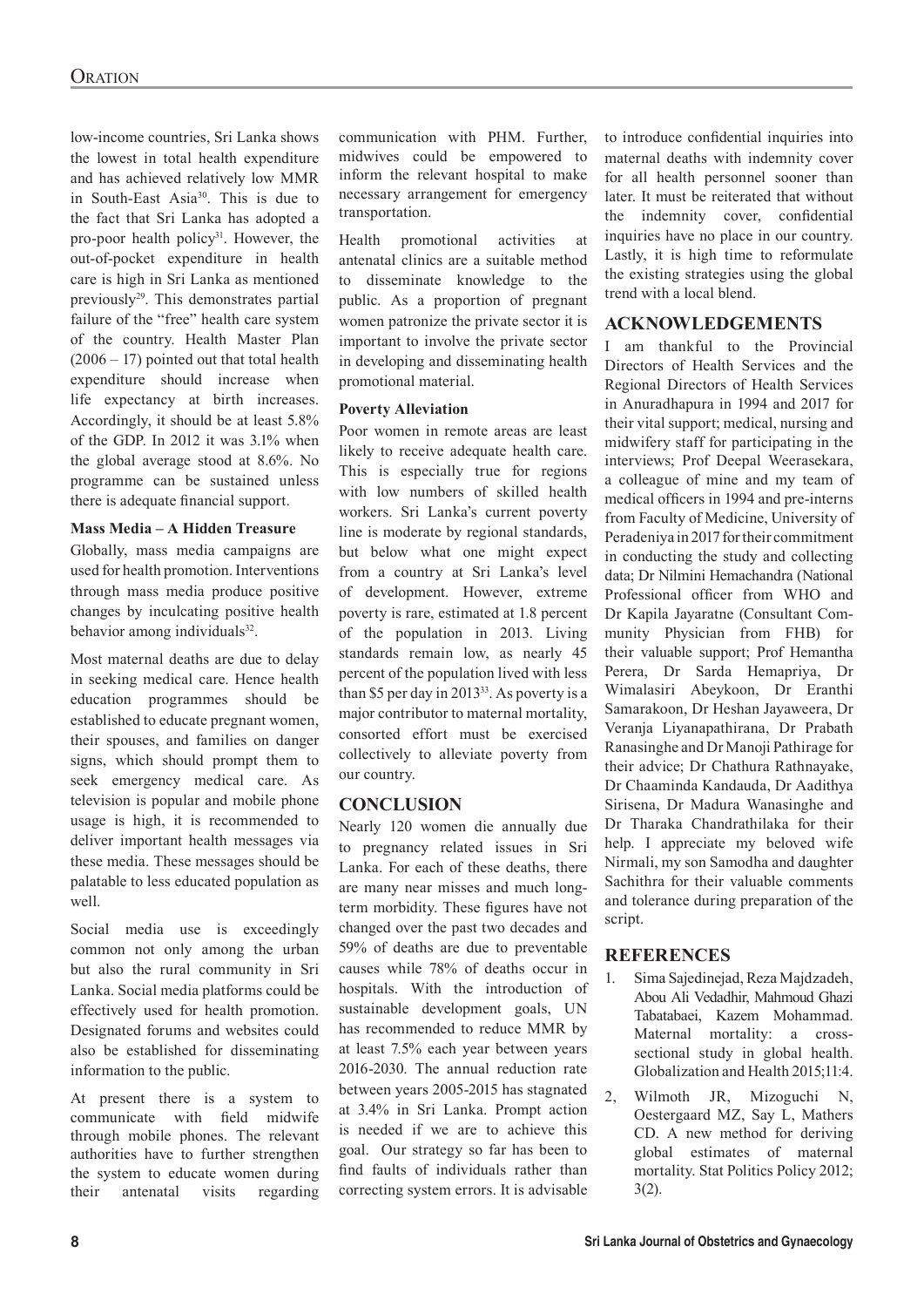- 3. WHO, UNFPA, The World Bank and the United Nations Population Division. Trends in Maternal Mortality: 1990 to 2015 Estimates by WHO, UNICEF, UNFPA, The World Bank and the United Nations Population Division; 2014.
- 4. Alkema L, Chou D, Hogan D, Zhang S, Moller AB, Gemmill A, Fat DM, Boerma T, Temmerman M, Mathers C, Say L, United Nations Maternal Mortality Estimation Inter-Agency Group collaborators and technical advisory group. Global, regional, and national levels and trends in maternal mortality between 1990 and 2015, with scenario-based projections to 2030: a systematic analysis by the UN Maternal Mortality Estimation Inter-Agency Group Lancet. 2016; 387(10017):462-74.
- 5. World Health Organization. Maternal Mortality: Fact sheet November 2016.
- 6. The World Health Organization. Trends in maternal mortality: 1990 to 2015. The World Health Organization, Geneva, 2015.
- 7. Family Health Bureau 2009. Annual Health Report 2006-2008. Ministry of Healthcare and Nutrition, Sri Lanka.
- 8. Family Health Bureau 2009. Annual Health Report 2006-2008. Ministry of Healthcare and Nutrition, Sri Lanka.
- 9. Health. Annual Health Bulletin. 2012.
- 10. Padmanadan P, Raman PS, Mavalankar DV. Innovations and Challenges in Reducing Maternal Mortality in Tamil Nadu, India. Journal of Health, Population, and Nutrition 2009;27(2):202-219.
- 11. World Health Organization. Maternal Mortality in 2005: Estimates developed by: WHO, UNICEF, UNFPA and The World Bank. Geneva: 2007.
- 12. United Nations Fund for Population Activities. The State of the World's Midwifery 2014: A Universal

Pathway. A Woman's Right to Health. New York: 2014.

- 13. World Health Organization. Essential elements of obstetric care at first referral level. Geneva, 1991.
- 14. El-Saharty S, Ohono N. South Asia's quest for reduced maternal mortality: What the data show. Investing in Health News and Views in Healthy Development, The World Bank. 2015. Available from http://blogs.worldbank.org/ health/south-asia-s-quest-reducedmaternal-mortality-what-datashow.
- 15. Egger O, Travis P, Dovio D, and Hawkin L (2005). Strengthening management in low income countries. 1st ed. Department of health system policies and operations. Evidence and informations for Policy, pp.3-8.
- 16. Rannan-Eliya R and Sikurajapathy L (2009). Good Practice in Expanding Health Care Coverage. Colombo: Institute for Health Policy.
- 17. Sharma J. (2016). Looking beyond Maternal Mortality Rates in maternal health interventions: Lessons from Nepal. [Blog] London School of Economics South Asia Centre. Available at: http://blogs. lse.ac.uk/southasia/2016/07/20/ looking-beyond-maternalmortality-rates-in-maternalhealth-interventions-lessons-fromnepal
- 18. RCOG release: New measures to prevent maternal deaths. Royal College of Obstetricians & amp; Gynaecologists. 2017. Available from: https://www.rcog.org.uk/en/ news/rcog-release-new-measuresto-prevent-maternal-deaths
- 19. National Emergency Obstetric and Neonatal Care Needs Assessment, Country report, 2012. (2014). Colombo: Family Health Bureau, Ministry of Health.
- 20. Dietz PM, Gazmararian JA, Goodwin MM, Bruce FC, Johnson CH, Rochat RW. Delayed entry into prenatal care: effect of physical

violence. Obstet. Gynecol 1997; 90:221-224.

- 21. Parker B, McFarlane J, Soeken K. Abuse during pregnancy: effects on maternal complications and birth weight in adult and teenage women. Obstetr. Gynecol 1994;84: 323-328.
- 22. Ballard TJ, Saltzman LE, Gazmararian JA, Spitz AM, Lazorick S, Marks JS. Violence during pregnancy: measurement issues. Am. J. Public Health 1998; 88:274-276.
- 23. Campbell JC. Addressing battering during pregnancy: reducing low birth weight and ongoing abuse. Semin. Perinatol 1995;19:301-306.
- 24. Charles A Ameh, Nynke Van Den Broke. Making it Happen: Training health care providers in emergency obstetric and new born care. Best Practice and research Clinic Obs & Gyn 2015;29:1077-1091.
- 25. William WK To. Training in emergency obstetric skills: is it evidence based? Hong Kong Med J 2011;17:141-6.
- 26. Jayaratne K. Findings of Maternal Death Reviews 2011-2012. Family Health Bureau. 2013.
- 27. Masoom M. Ensuring the First Breath: A Growing Accountability of Midwifery in Bangladesh. International Journal of Population Research 2017;2017:1-7.
- 28. Everybody's business strengthening health systems to improve health outcomes whose framework for action. (2007). [ebook] Geneva: World Health Organization, pp.13- 31. Available at: http://www. who.int/healthsystems/strategy/ everybodys\_business.pdf
- 29. Guide to producing national health accounts. Available from: http:// www.who.int/health-accounts/ documentation/English\_PG..pdf
- 30. Sarasi Nisansala Amarasinghe, et.al. Sri Lanka health accounts: national health expenditure 1990- 2014 Colombo: Institute for Health Policy, 2015 140p. ; 30cm. - (IHP health expenditure series; No. 4